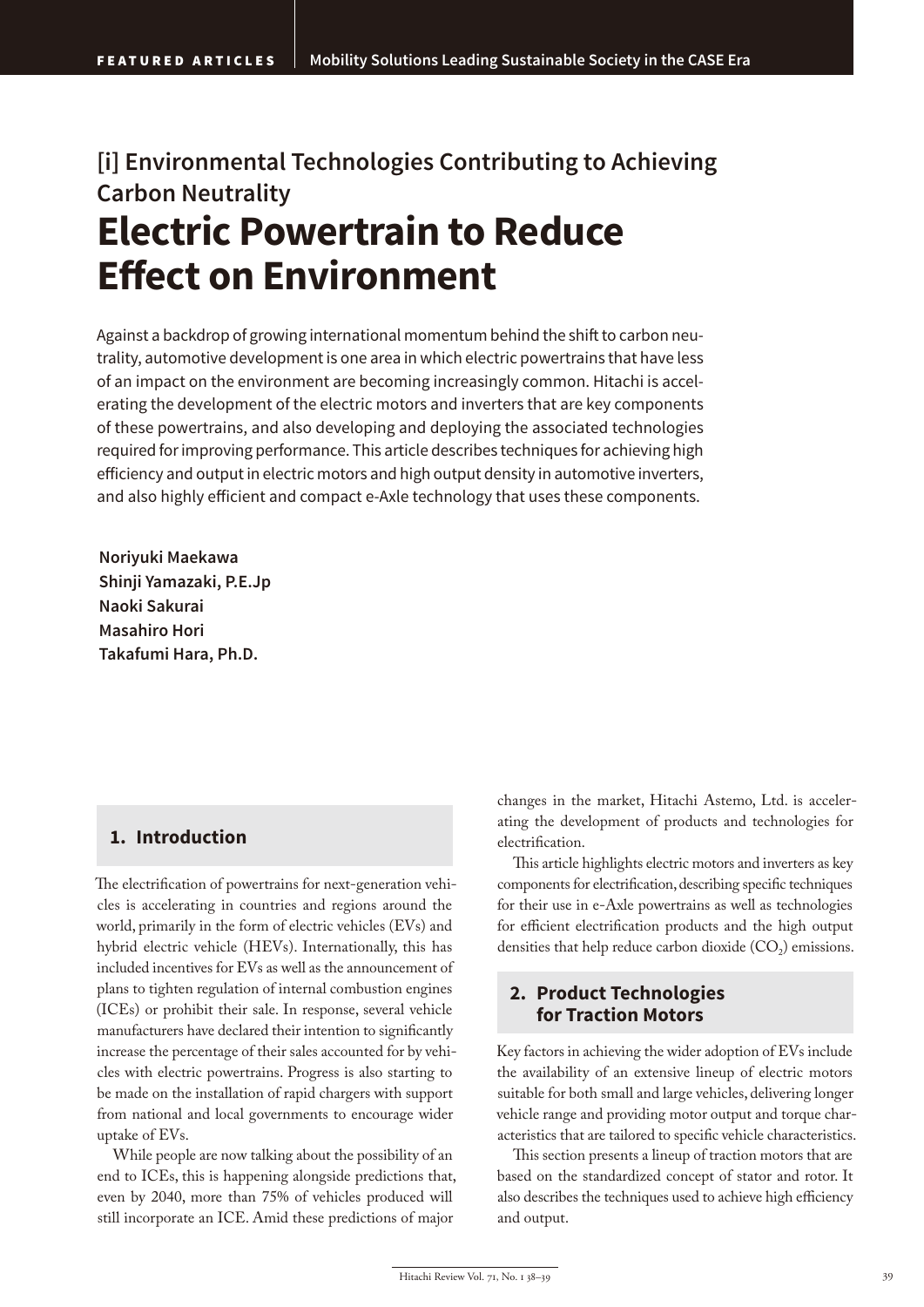### **2. 1**

### **Traction Motor Lineup**

Motor standardization is being pursued as a way to respond promptly to rapidly expanding demand for traction motors. The practice of having standard stator diameters and varying the longitudinal length of the motor to get the desired output and torque has been adopted with the aim of shortening development times. **Figure 1** shows the standard motor diameters together with their outputs and target vehicle market segments. The full range of vehicles from small (segment A) to large (segment E) can be covered by motors with standard diameters from 190 to 220 mm.

# **2. 2**

# **Techniques for Achieving High Efficiency and Output**

Reducing losses at high speed is an important factor in achieving higher output, with the reduction of alternating current (AC) copper loss in particular being a major issue for motors that use rectangular wire in the stator coil. Multi-turn windings are especially beneficial for this purpose. Changes to the stator coil winding configuration can be used to tailor motors to a wide range of different applications while still maintaining the standard diameter and

stator coil geometry. **Figure 2** shows the different stator coil winding configurations.

While past practice has been to use either a 1Y or 2Y winding configuration to achieve the best balance of output and torque for different applications, the availability of multi-turn winding opens up a wider range of parallel circuit options. 4Y windings can now be used to combine high efficiency and output by reducing AC and direct current (DC) copper loss. One cause for concern with parallel circuits (such as a 4Y winding) is the presence of circulating currents that result from phase differences between the different circuit branches. This is addressed by adopting a coil layout that minimizes phase difference and simplifies the winding geometry, thereby providing a motor that combines high efficiency and output with low cost.

# **3. Product Technologies for Automotive Inverters**

Automotive inverters convert the DC power stored in the battery to the AC that is used to drive the motor. The motor torque and speed can be varied, and the vehicle speed increased or decreased, by using the inverter to control the





Standardization is being promoted in the range of electric motors in order to meet the diverse requirements for traction motors in a timely manner. This has been accomplished by standardizing on four stator diameters and varying the longitudinal length of the motors to obtain the desired output and torque.



### **Figure 2 — Optimization of Stator Coil Specifications**

While past practice has been to use either a 1Y or 2Y winding configuration to achieve the best balance of output and torque for different applications, the availability of multi-turn winding opens up a wider range of parallel circuit options, with 4Y windings able to be used to combine high efficiency and output by reducing AC and DC copper loss.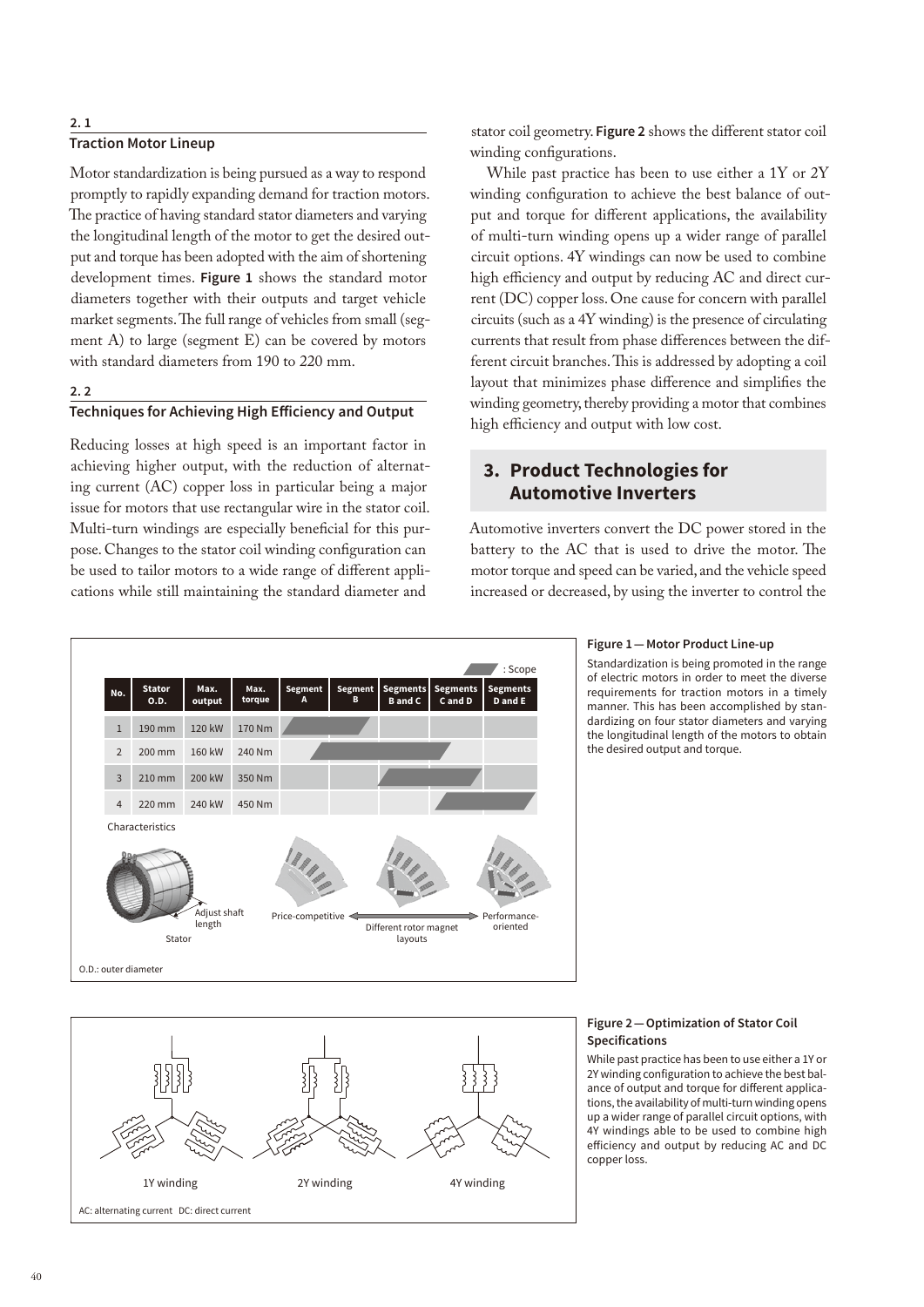amount and AC frequency of the power supplied to the motor. High output density is an important consideration for automotive inverters, which are subject to tight space constraints compared to other applications.

#### **3. 1**

# **Technologies for Compact, High-voltage Power Modules with High Thermal Dissipation**

To achieve this desired high output density, Hitachi Astemo has developed a power module with a high level of cooling performance<sup>(1)</sup>. **Figure 3** shows how its power module cooling designs have advanced over time.

Direct water cooling has been used since the first-generation inverters. This works by using a fin base to eliminate

the thermal grease between the base and fins, thereby reducing thermal resistance. Third generation and later inverters use a double-sided cooling technique that further reduces thermal resistance to 50% of the previous level. This involves full immersion of the power module and has heat dissipation fins on both sides of the power semiconductor.

Whereas most EVs in the past have had a system voltage of approximately 400 V, the current trend is toward 800-V systems with the aim of halving the time it takes to charge the battery. **Figure 4** shows the mounting technology developed for insulation and cooling on 800-V systems<sup>(2)</sup>.

Hitachi Astemo has also developed an insulating sheet that can withstand 800 V while still keeping the same thermal resistance as before. This is achieved by means of a

### **Figure 3 — Advances in Power Module Cooling Design (Cross-section)**

Since its first-generation inverters, Hitachi Astemo, Ltd. has adopted a technique that uses direct water cooling of the fin base, without the need for thermal grease in the power module. Since then, it has developed a double-sided cooling technique that has a fin base on both sides of the chip for enhanced cooling performance. This technique is used in third generation and later inverters.



#### **Figure 4 — Mounting Technology for Insulation and Cooling for 800-V Systems**

Although the insulating sheet is in contact with the lead frame and heat dissipation fins, tiny air voids form when these parts are joined. Hitachi has developed a laminated sheet insulation containing conductive foil that reduces the voltage across the air voids present in the insulating sheet, allowing it to be used in 800-V systems while still keeping the same thermal resistance as before.



#### **Figure 5 — Automotive Inverter Roadmap**

Hitachi Astemo has increased the output power density of its inverters through improvements in power module cooling performance. To allow for 800-V systems, mounting technology for insulation and cooling that can handle high voltages has also been developed for its fourth-generation models.

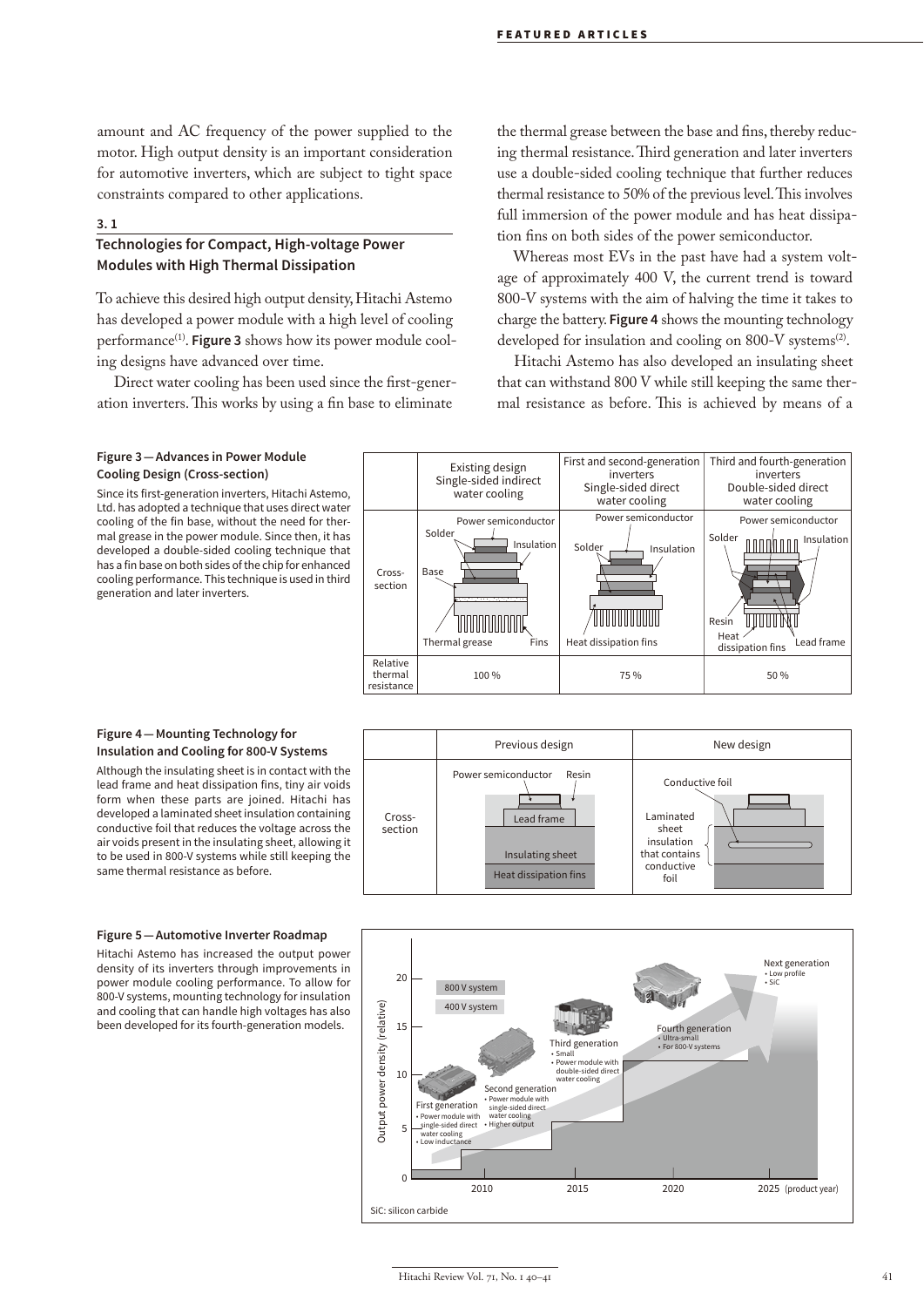laminated structure in which internal conductive foil acts to reduce the voltage across any air voids present in the insulating sheet.

# **3. 2**

# **Roadmap for Automotive Inverters**

**Figure 5** shows Hitachi Astemo's roadmap for automotive inverters. Inverter output density has been increased by improvements to power module cooling performance, by reducing the losses of the insulated-gate bipolar transistor (IGBT) power semiconductors, and through the miniaturization of non-power-module components. This miniaturization has included the use of application-specific integrated circuits (ASICs) to reduce circuit board size. As a result, Hitachi Astemo's fourth-generation inverters have approximately 10 times higher output density compared with the first-generation models. Furthermore, 800-V systems have been made possible by the development of laminated sheet insulation that contains conductive foil.

Meanwhile, the next generation of inverters will have a lower profile for use in e-Axle units that integrate an electric motor, inverter, and gearbox. They will also use silicon carbide (SiC) power semiconductors that feature lower losses than IGBTs.

# **4. Highly Efficient and Compact e-Axle Technology**

#### **4. 1**

# **Miniaturization through Higher Motor Speed**

The motor, inverter, and gearbox components that make up an e-Axle system need to be made smaller to free up space in the vehicle and to provide more flexibility over where the system can be installed. The power output of a motor is obtained by multiplying torque by speed, with the torque being roughly proportional to motor size. This means that, when designing a motor, the motor can be made smaller by increasing its speed and thereby reducing the torque required to achieve the desired output. This higher speed in turn requires a greater gear ratio to achieve the axle torque, meaning a larger gearbox. Given that motor speeds in the range of 20,000 to 25,000 r/min are ideal for minimizing the overall size of an e-Axle unit, Hitachi Astemo has developed a small, high-speed electric motor with a maximum speed of 22,000 r/min.

As a faster motor needs the strength to withstand the centrifugal force, which scales with the square of angular velocity, as well as measures for dealing with greater noise and vibration, Hitachi Astemo devised a rotor geometry that overcomes these obstacles (see **Figure 6**).

One feature of this rotor is the enlargement of the inner end sections of the slots where the magnets are housed.

#### **Figure 6 — Rotor Geometry for High-speed Operation**

The strength and NV characteristics of the rotor have been enhanced by enlarging the inner and outer end sections of the slots where the magnets are housed.



This enables a greater radius of curvature, increasing the strength of the rotor core by preventing the concentration of stresses. A second feature is the enlargement of the outer end sections of the magnet slots in the region near the center of the magnetic pole. Grooves are also formed on the outer circumference of the rotor, with the shapes of these grooves being asymmetric with regard to the north and south magnetic poles. The effect of these is to reduce the higher harmonics in the flux density between rotor and stator that are a source of vibration and noise.

The results of calculating the electrical characteristics of a motor fitted with the new rotor indicated that it would achieve its development targets of 155-Nm maximum torque and 120-kW maximum output. Likewise, torque ripple, one of the factors in vibration and noise, was estimated to be 4.5 Nm or less over the entire operating range. Similarly, a strength analysis found that, under over-speed conditions (22,000 r/min  $\times$  1.2), the maximum principal stress remained within the material's yield stress.

An over-speed spin test was also conducted to measure the actual rotor strength characteristics (see **Figure 7**).

This spin test found no indication of rotor deformation even at speeds in excess of that used to represent an overspeed condition. This verified that the strength of the new rotor could be secured. Meanwhile, load testing conducted to measure the electrical characteristics of the motor verified that its speed-torque curve matched the design values.

This work provided experimental verification of the successful development of a motor with a rotor geometry designed for high-speed operation, and demonstrated that it achieved the desired electrical and strength characteristics.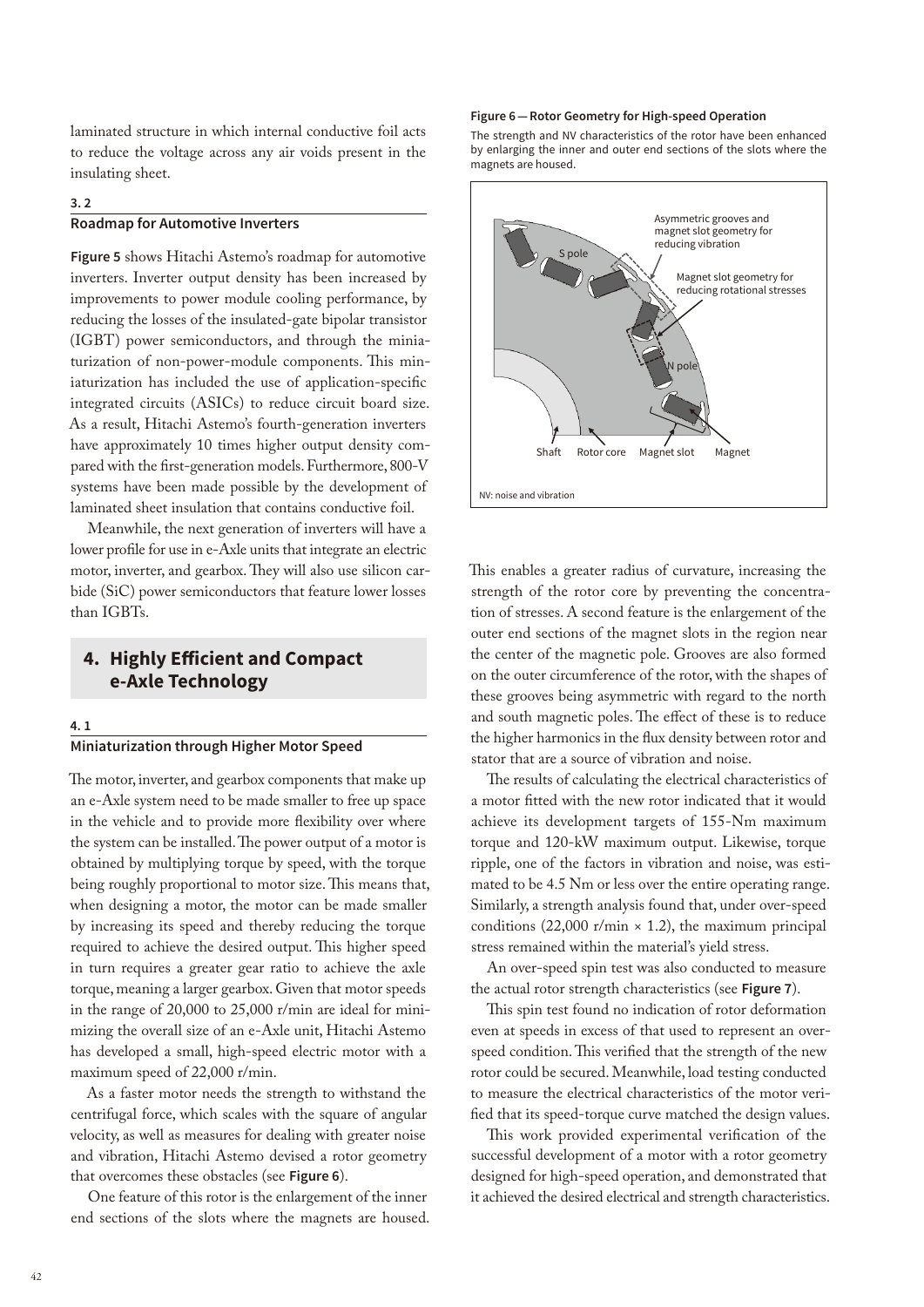

#### **Figure 7 — Rotor Strength Testing (Spin Test)**

The rotor was turned at high speed to measure its strength.

The test found no rotor deformation at the defined over-speed condition (22,000 r/min × 1.2).

# **4. 2 Technique for Achieving Low NV (Carrier Phase Shift Control)**

Higher motor speeds mean higher frequency sinusoidal drive currents. If the switching frequency remains the same as before, this in turn means fewer switchings for each current cycle, causing torque ripple due to the consequent increased distortion in the current waveform. As the associated vibration propagates to the e-Axle's inverter and gearbox, it has the potential to produce considerable vibration and noise should the frequency of the torque ripple match the natural resonant frequency of any of these components. Accordingly, some means is needed to suppress this noise and vibration (NV). In response, Hitachi has developed a carrier phase shift control technique for reducing NV when the ripple frequency matches the natural frequency.

#### **Figure 8 — Torque Ripple Frequencies**

The frequencies of torque ripple due to motor geometry and torque ripple due to current distortion are kept by increasing the switching frequency in proportion with motor speed.



The causes of motor vibration include both torque ripple due to the motor geometry and torque ripple due to distortion in the current waveform. As shown in **Figure 8**, whereas torque ripple due to the motor geometry increases in proportion with motor speed, occurring at harmonics such as the 6th  $(6f_1)$  and 12th  $(12f_1)$ , torque ripple caused by distortion in the current waveform occurs at frequencies associated with the switching frequency  $(f_{\pm} = 3f_1, 2f_c)$  (where  $f<sub>1</sub>$  is the fundamental frequency and  $f<sub>c</sub>$  is the switching frequency). This makes it difficult to use the two forms of torque ripple to cancel one another out. To overcome this by getting the two ripple frequencies to align, Hitachi Astemo has adopted a technique whereby the switching frequency  $(f_c)$  for pulse width modulation (PWM) is varied based on the motor speed so as to maintain the desired ratio (9 or 15, for example) between  $f_1$  and  $f_c$ . The difficulty here is that, if the two forms of torque ripple are in phase, they will reinforce one another rather than canceling out. Hitachi Astemo has addressed this by focusing on the phase of the triangular carrier wave used in the inverter. By doing so, it has developed a technique that phase-shifts the carrier wave so as to ensure that the two forms of torque ripple have opposing phases (see **Figure 9**). When used on a high-speed motor operating at 19,500 r/min  $(f_1 = 1,300 \text{ Hz})$ , the technique was able to reduce vibration at the 12th harmonic by 53% while maintaining steady drive performance without generating low-frequency current ripple<sup>(3)</sup>.

# **5. Conclusions**

This article has described the electric motors and inverters that are key components of EVs as well as the associated technologies required for achieving higher performance.

The aim for the future is to work toward carbon neutrality across all areas of society, including charging infrastructure as well as vehicles. In doing so, Hitachi intends to contribute to society through the further enhancement of these components.